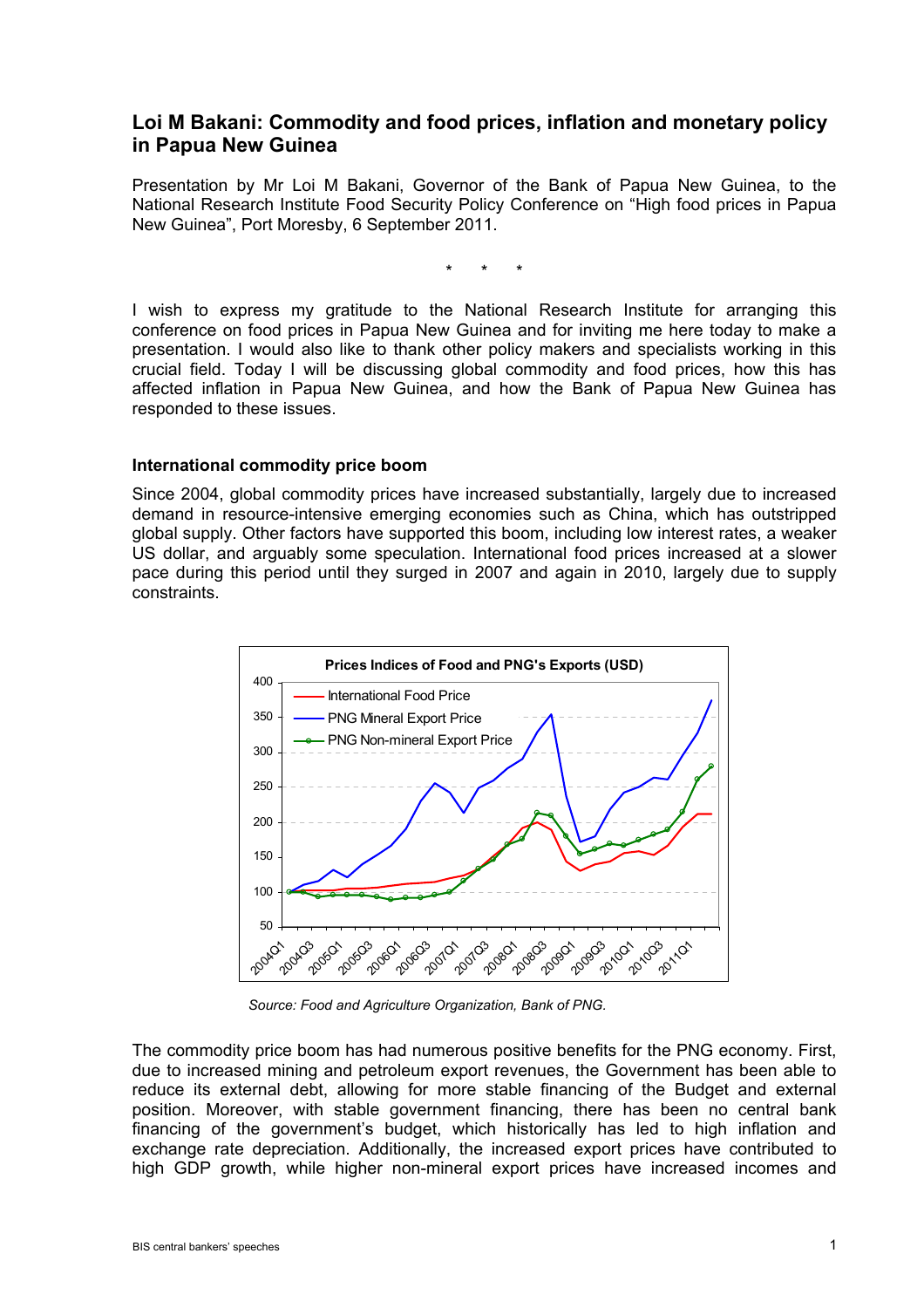employment. Because of these factors, the Bank of PNG has been able to increase its international reserves, while the kina exchange rate has appreciated mildly and been broadly stable.

### **Impact on inflation in PNG**

These factors have changed the nature of inflation in PNG in recent years. Historically, inflation was relatively stable up through 1994, when PNG maintained a "hard kina" policy. During this period from independence through 1994, inflation averaged 5.9 percent.

However in 1994, following years of Government deficits and the deterioration of foreign exchange reserves, the Government was forced to float the kina, reducing its value substantially and leading to higher prices of imported items. Between 1995 and 2003, exchange rate depreciations caused by government deficits and monetization, international crises, a drought, and consequently low foreign exchange reserves led to high inflation, averaging 12.6 percent.

Since 2004, however, strong and increasing export prices led to stable government revenues, a build-up in reserves, and a stable exchange rate, leading to the lowest inflation in PNG's history between 2004 and 2007, when inflation averaged 1.8 percent.



*Source: National Statistics Office, Bank of PNG staff calculations.* 

But when the commodity price boom extended to surging international food and oil prices in 2007 and again in 2010, it began to negatively affect the people of PNG through higher prices for many imported items. Since 2008, inflation has averaged 8.1 percent. For the first time in twenty years, higher inflation was not mostly due to exchange rate depreciation, but was largely due to external forces that have affected most countries.

Rising food and fuel prices have affected inflation throughout the world. With food comprising a large portion of the consumption basket in developing economies – 40.9 percent in PNG – higher prices have significantly increased inflation in both 2008 and again in 2010 and 2011. Headline inflation in PNG has trended slightly above developing countries as a whole, while PNG's trimmed mean inflation, which excludes the most volatile components such as betelnut, has trended very closely to other developing economies over the last 2 years.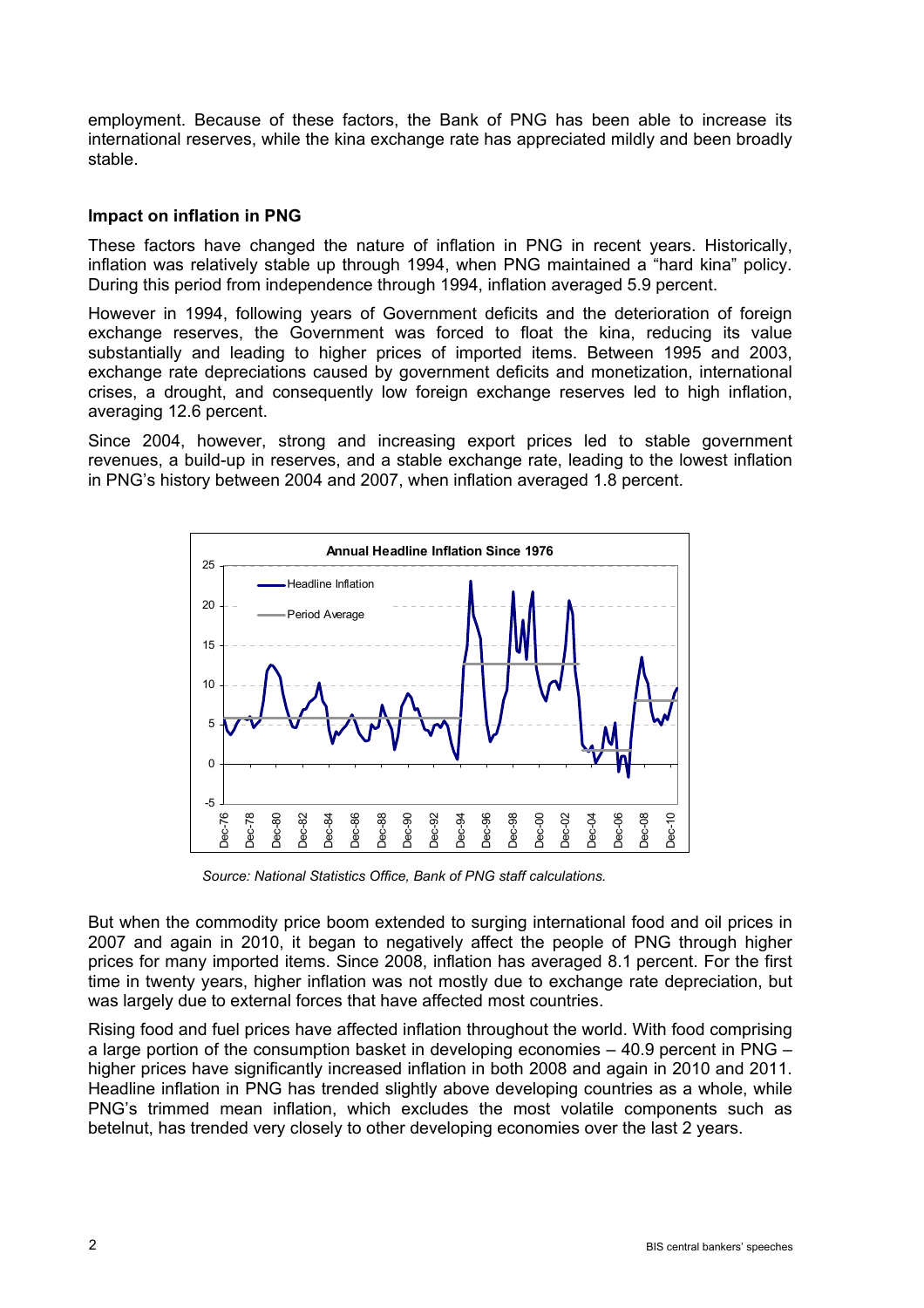

*Source: National Statistics Office, Bank of PNG staff calculations, World Bank.* 

#### **Other factors affecting inflation in PNG**

While food prices contributed to 60 percent of PNG's inflation between March 2008 and June 2009, over the last year, they have only contributed about 35 percent. Therefore, increasingly, additional pressures are contributing to inflation. After years of strong revenues, Government spending has increased dramatically, contributing to strong domestic demand. Additionally, PNG's macroeconomic stability of recent years has led to increased business activity and foreign investment, most notably the PNG Liquefied Natural Gas project which is currently under construction.

Moreover, due to the length of this boom in business activity, domestic demand pressures have consistently exceeded the ability of domestic supply to increase, and inflation expectations have increasingly become a factor in price setting and wage negotiations. With data collected from our Business Liaison Surveys, we can see that wage expectations increased with the food and fuel price surge in 2008. But starting at the end of 2009 – even before the current food price surge began – we have seen wage expectations increase to their highest sustained levels since our survey began. When expectations of higher inflation are built into business costs, higher inflation can become entrenched, and monetary policy must then also decrease these expectations to reduce inflation.



*Source: Bank of PNG staff calculations.*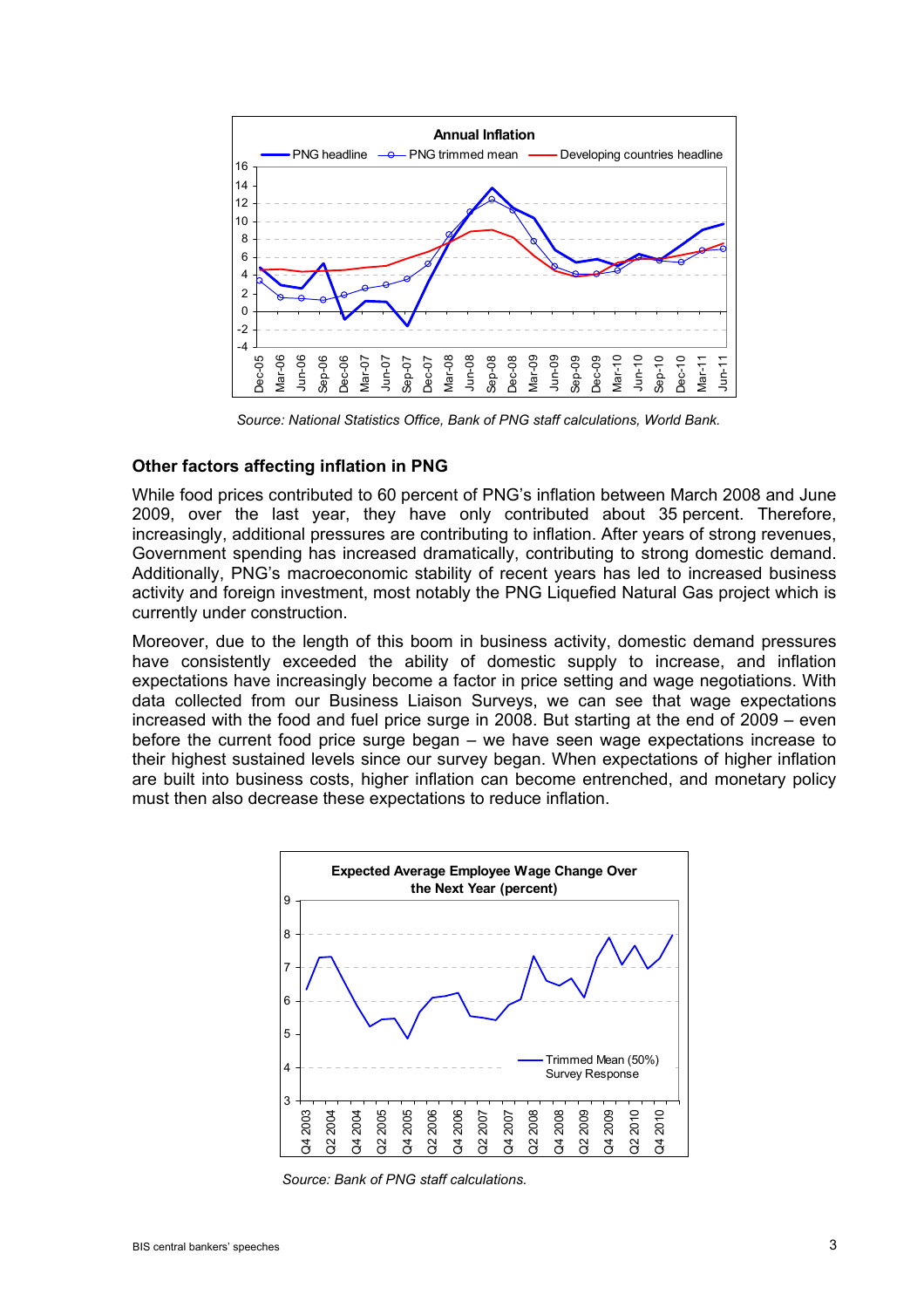Thus, since 2007, inflation in PNG has been affected mainly by these factors: 1) external food and fuel prices; 2) increased domestic demand due to high government spending, business activity, and LNG project construction; and, increasingly, 3) inflation expectations.

## **Role of monetary policy**

The Bank of PNG has some tools to affect these inflation developments, but when it comes to externally driven factors such as food prices, PNG is a price taker, and the main challenge is for the Bank to limit these prices passing on to other prices. Moreover, with much of the current business boom driven by the LNG project, the Bank of PNG can only have a limited effect on demand conditions.

In this scenario, tightening monetary policy through increasing interest rates could potentially lower current consumption and demand to some extent; however, this does little to affect imported food price inflation, government spending, and LNG construction, although it could have a slight effect on expectations. Moreover, a severe monetary tightening could increase the effects of *Dutch Disease* by reducing the ability of the rest of the private sector to expand. In fact, private sector credit growth has already slowed. Although it was high up through early 2009, since then, it has decreased to a relatively low level of around 10 percent annual growth.

Otherwise, there is some potential for the kina exchange rate to appreciate further. This would lower the cost of imported prices, which would benefit urban consumers, while also dampening export revenue due to lower export prices in kina terms, which would negatively affect rural exporters and government revenues. Between the first quarter of 2010 and the second quarter of 2011, food prices increased by about 34 percent in US dollar terms, while the kina appreciated against the US dollar by around 13 percent, thereby containing the price of imported food. However, kina appreciation would not be able to fully offset international food prices, or if it were, it would introduce volatility and require an unsustainable sell-off of international reserves.



*Source: Food and Agriculture Organization, Bank of PNG staff calculations.* 

This appreciation has come at the cost of exports, with the 13 percent kina appreciation against the US dollar moderating the export prices for both mineral and non-mineral exports, which rose by about 50 percent and 60 percent, respectively, in US dollar terms. However, even in kina terms, with mineral and non-mineral export prices much higher than one year ago, there may have been room for more appreciation of the kina.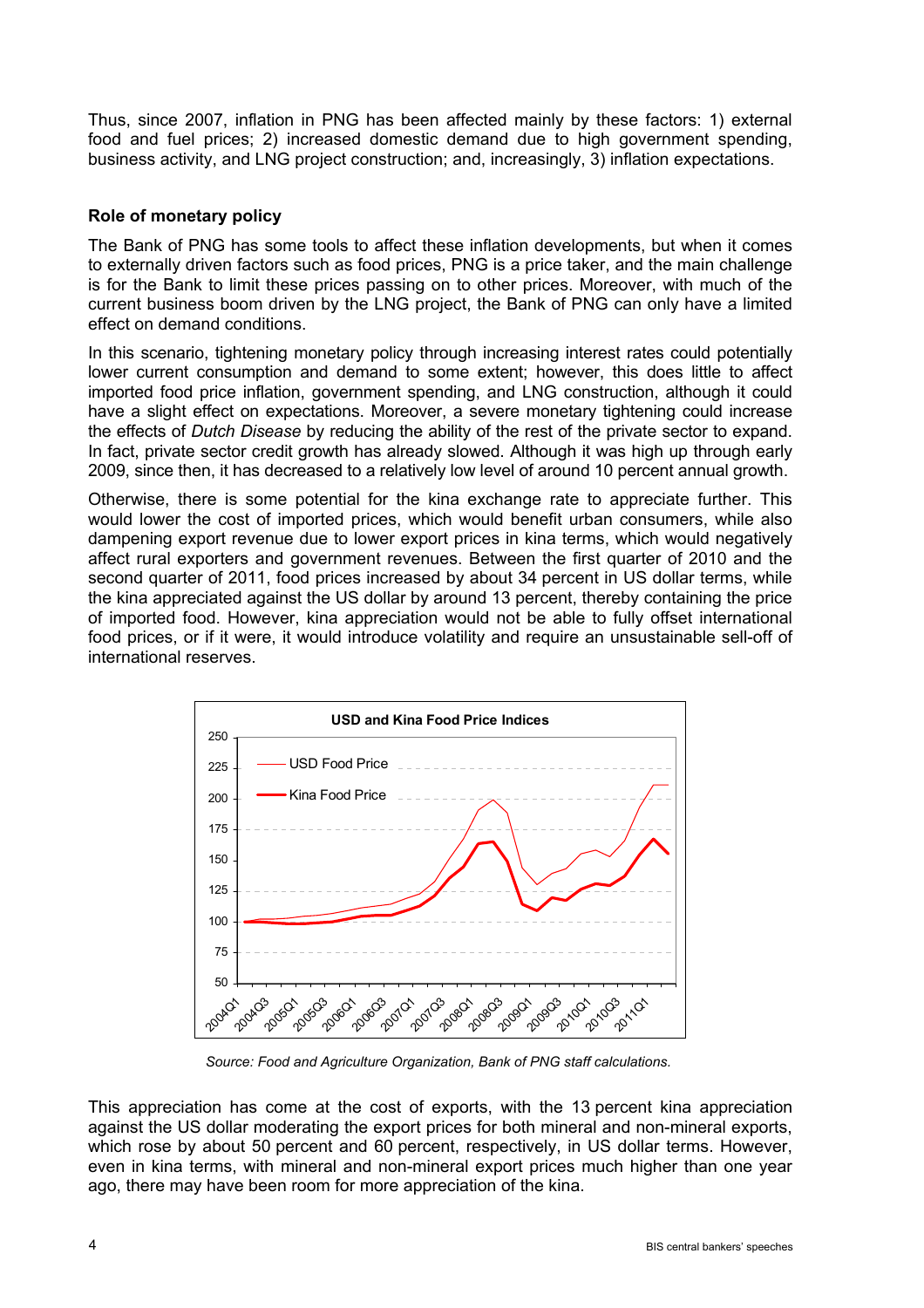

*Source: Bank of PNG staff calculations.* 

#### **Fiscal and monetary policy coordination**

The strong Government revenues in recent years have led to a rapid expansion in Government expenditure. Although there are certainly development needs for the Government to spend on, during a period of high demand pressures, the government should prioritize spending on non-competing sectors and only gradually increase expenditure to improve the quality of spending. In doing so, the government should invest education and workforce training, health, and law and order, while avoiding large construction projects. Moreover, investing in agriculture to help make the industry more competitive will help mitigate the effects of *Dutch Disease*.

Furthermore, the strong Government revenues in recent years have led to the accumulation of Government deposits. This affects monetary policy because the Government has placed the majority of the deposits, currently around 2.5 billion kina, at commercial banks, which the Bank of PNG has then sterilized through Central Bank Bill issuance. This poor coordination may cost the Bank of PNG, and ultimately the Government, around K70 million per year in interest costs.



*Source: Bank of PNG staff calculations.*